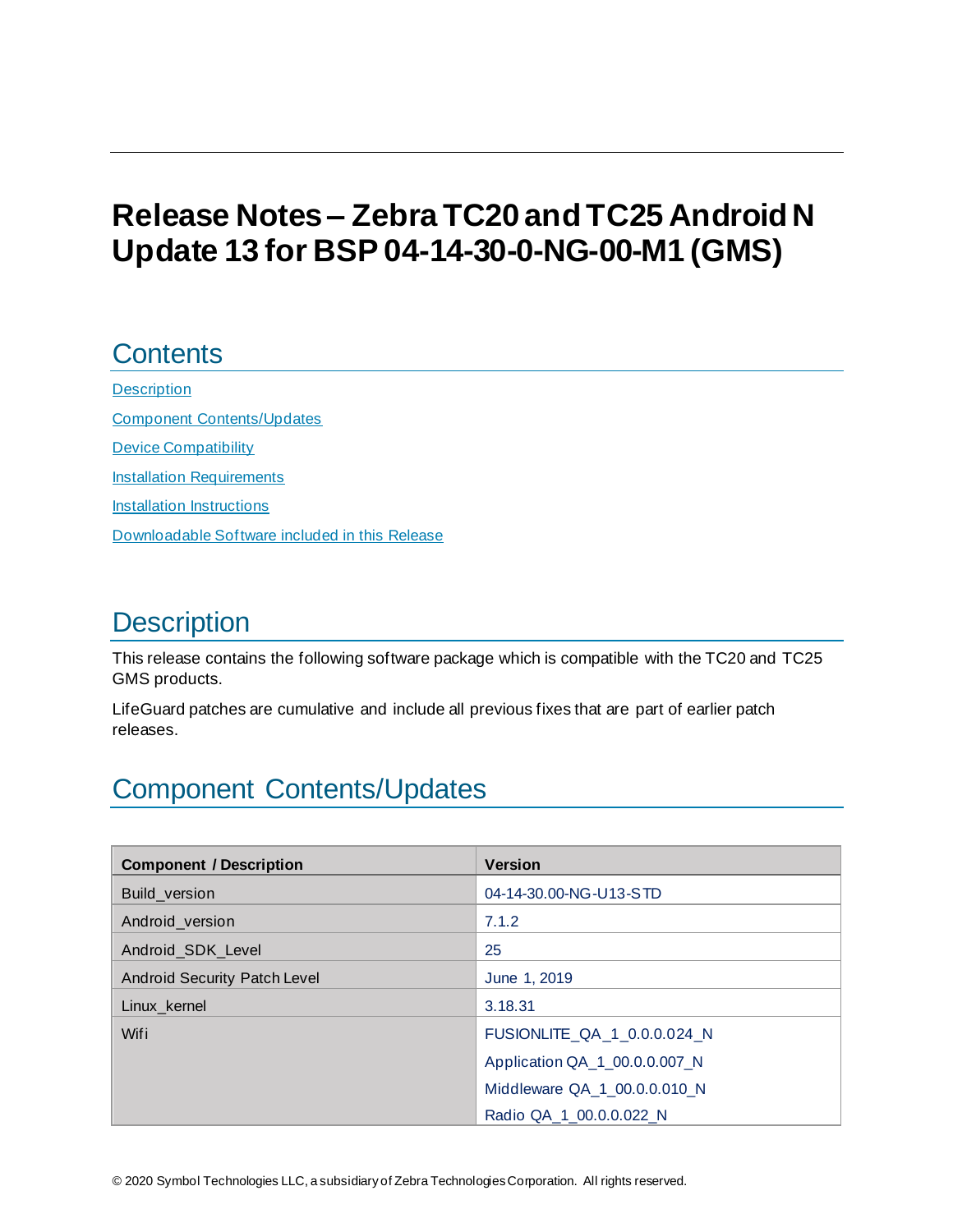| Platform                         | Qualcomm MSM8937                                                                |
|----------------------------------|---------------------------------------------------------------------------------|
| Scanning_Framework               | 19.57.37.0                                                                      |
| <b>DWDemo</b>                    | 2.0.15                                                                          |
| <b>OSX</b>                       | QCT.71.7.9.UL                                                                   |
| <b>MXMF</b>                      | 9.0.4.1                                                                         |
| Touch                            | Focaltech V1.1 20161103 (fw:0x24)                                               |
| Bluetooth_Stack                  | CNSS-PR-4-0-552-166444-1/01050102                                               |
| Flash_Size                       | 16G /32G                                                                        |
| RAM_Size                         | 2G                                                                              |
| <b>GPS</b>                       | MPSS.JO.3.0-00295-8937_GENNS_PACK-1                                             |
| <b>MMS</b>                       | 7.1.2                                                                           |
| RIL_Version                      | 1.0                                                                             |
| BT_Pairing_Utility               | 3.8                                                                             |
| Datawedge                        | 7.3.24                                                                          |
| Camera                           | LA.UM.5.6.r1-04600-89xx.0-1                                                     |
| <b>PTT</b>                       | 3.1.35                                                                          |
| RxLogger                         | 5.4.10.0                                                                        |
| StageNow                         | 3.3.1.2000                                                                      |
| Data_Analytics                   | 3.3.0.1113                                                                      |
| <b>EMDK</b>                      | 7.3.19.2319                                                                     |
| <b>IMEI SV Number</b>            | 06                                                                              |
| <b>OEM Config</b>                | 8.1.0.9                                                                         |
| <b>File Browser</b>              | 1.19.1.5                                                                        |
| <b>DDT</b>                       | v1.17.0.9                                                                       |
| <b>EIS</b>                       | 1.0.0.5                                                                         |
| Zebra Software Licensing Manager | 3.1.1                                                                           |
| <b>Audio SW Version</b>          | 0.11.0.0                                                                        |
| <b>Acoustic Profiles</b>         | General: CN2.4                                                                  |
|                                  | Cellular: CN2.6                                                                 |
| Fingerprint                      | Zebra/TC25/TC25FM:7.1.2/04-14-30.00-NG-U13-<br>STD/190730:user/release-keys,    |
|                                  | Zebra/TC20/ TC20RT:7.1.2/04-14-30.00-NG-U13-<br>STD /190730:user/release-keys,  |
|                                  | Zebra/ TC20/ TC20RD:7.1.2/04-14-30.00-NG-<br>U13-STD /190730:user/release-keys, |
|                                  | Zebra/ TC20/ TC20KB:7.1.2/04-14-30.00-NG-<br>U13-STD /190730:user/release-keys  |
|                                  |                                                                                 |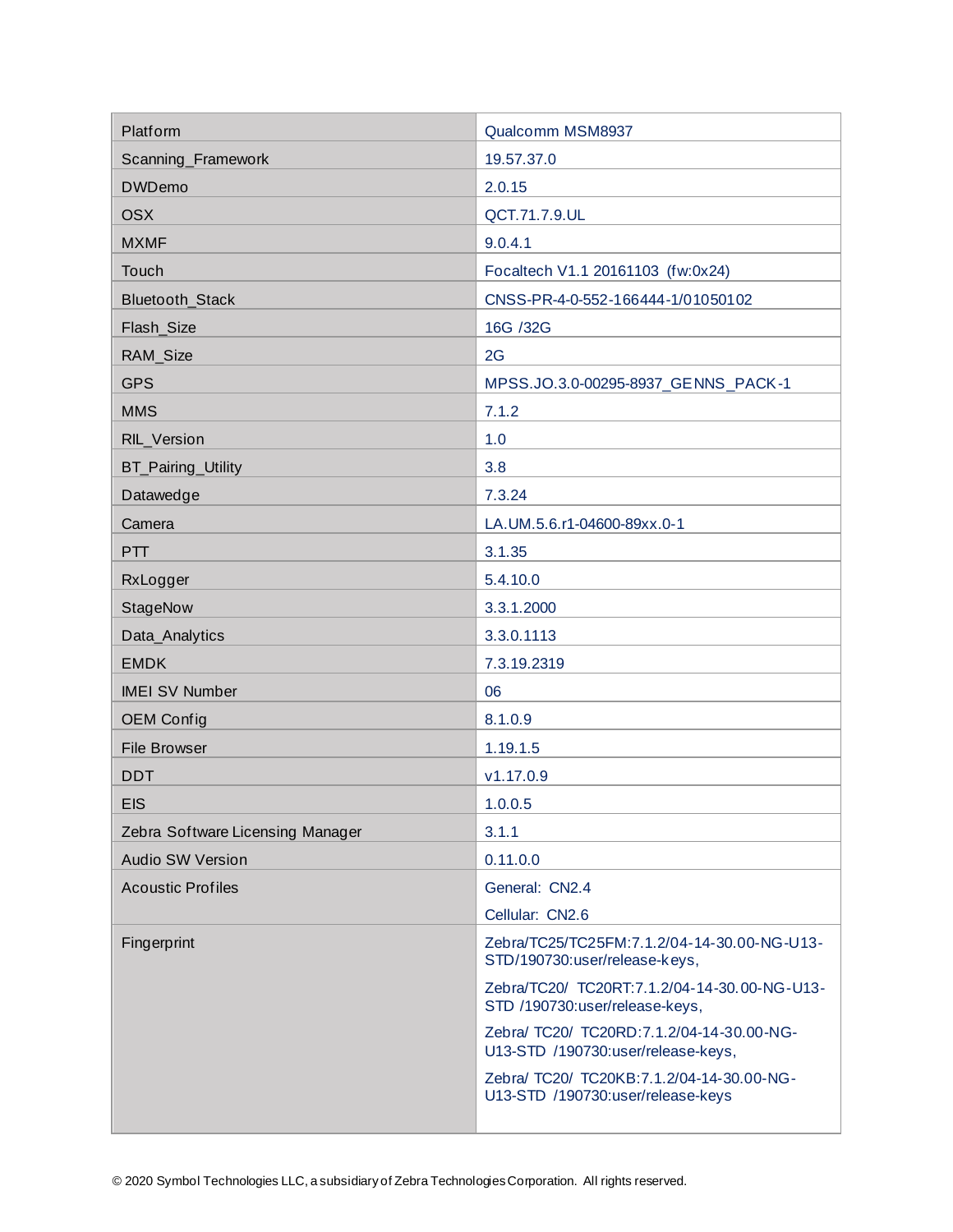#### **1. CFE v13 Updates:**

- ❖ CFE-TC2X-N-XX-041430-G-00-13.zip (GMS)
	- 1. **Android Security Patch Level**: June 01, 2019 Use the below link to see the Android Security bulletin for more information: <https://source.android.com/security/bulletin/>
	- 2. SPR36557- Resolved an issue wherein Google quick search application was being deleted after rebooting the device with EHS running..
	- 3. SPR36906 Resolved an issue wherein performing Factory reset using StageNow resulted in formatting of cache.
	- 4. SPR36970 Resolved an issue wherein scanner was not working intermittently on few units after factory reset.
	- 5. SPR36457 Resolved an issue wherein period key was not working when used in RDP on Linux CentOS 7 server. User needs to push an empty file namely SPR36457.txt and copy it into /enterprise/usr/persist/ and reboot the device for this functionality to get enabled.
	- 6. SPR36440 Resolved an issue wherein EMDK service crash is observed intermittently with multi scanning android apps.
	- 7. Scanner Framework: v19.57.37.0
		- SPR37064 Resolved wrong property.
		- SPR36712 Resolved an issue wherein Scanner does not work consistently when switching between customer applications using EMDK for scanning.
		- SPR36685 Resolved an issue wherein scan engine was failed to initialize during powerup.
		- SPR37175 Resolved an issue wherein multiple application can enable the same scanner without one app releasing it.
		- SPR36925 Resolved an issue wherein scanner was not available for second app when an ANR or crash occurred on the first app.
		- Integrated new imgkit version IMGKIT\_8.02T01.16.
	- 8. MX, StageNow, EMDK, Datawedge components update:

#### Note: For detailed release notes, please refer [http://techdocs.zebra.com](http://techdocs.zebra.com/)

- o MX: v9.0.4.1
	- a. SPR36994 Resolved MX initialization issue wherein EHS was calling MX before completion of MX initialization process.
- o StageNow: v3.3.1.2000
- o Datawedge: v7.3.24
	- a. SPR37124 Resolved an issue where in ADF rule with crunch spaces was removing last character from barcode data with space.
	- b. SPR37060/SPR36880 Resolved an issue wherein Datawedge was not disabling the scanner upon resume during app transition from background to foreground causing intermittent scanning failures.
- o EMDK: v7.3.19.2319
- o DDT: v1.17.0.9
- 9. Service Dialing Numbers (SDN) feature added.
	- SDN feature has been added for the issue: BSPA- 106337: Hawkeye N The DUT doesn't have a SDN option and doesn't read this information from the SIM card.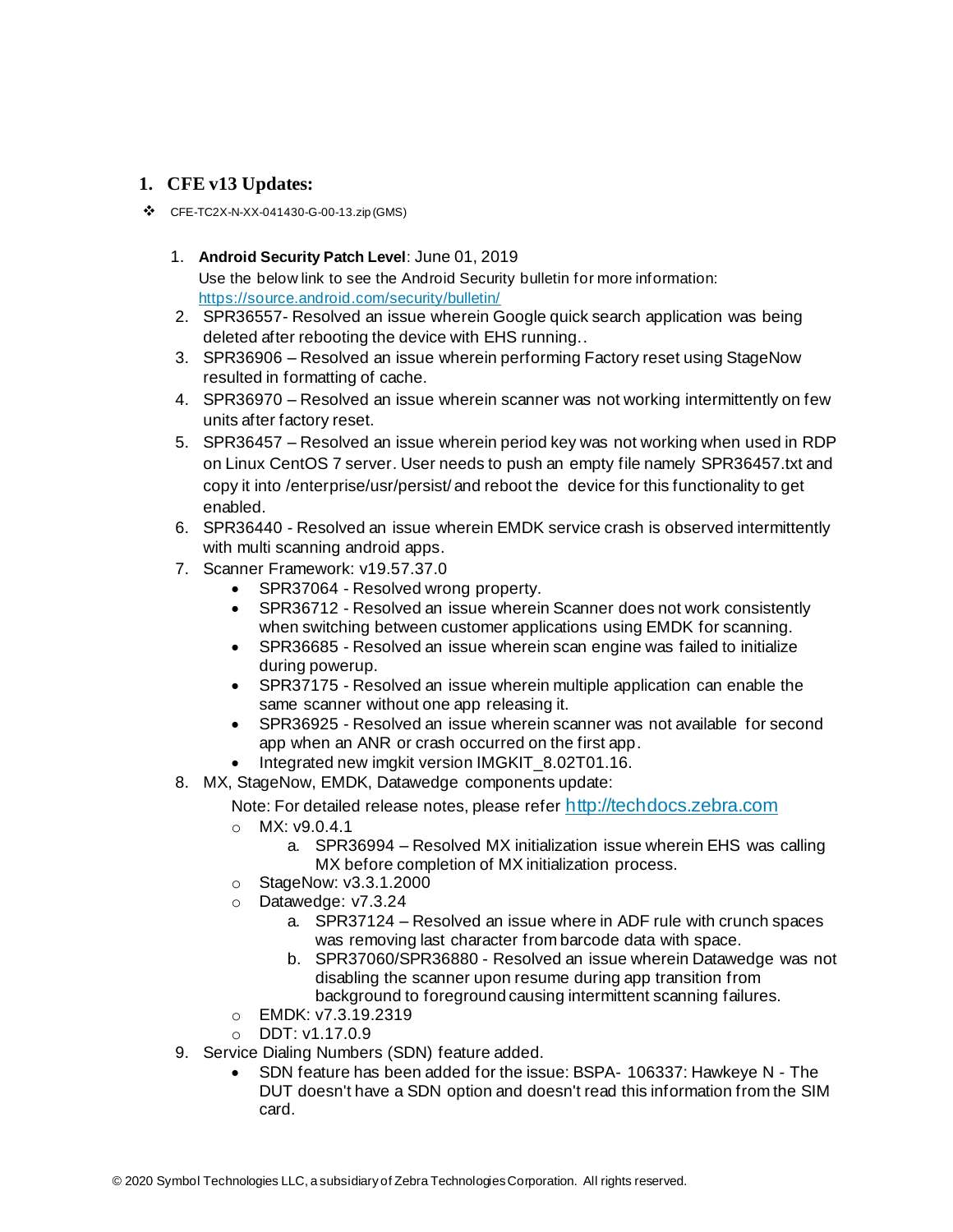#### **2. CFE v12 Updates:**

- ❖ CFE-TC2X-N-XX-041430-G-00-12.zip (GMS)
	- 1. SPR36685 Resolved an issue wherein image distortion issue was observed while scanning a barcode using any application.

#### **3. CFE v11 Updates:**

❖ CFE-TC2X-N-XX-041430-G-00-11.zip (GMS)

#### 1. **Android Security Patch Level**: March 01, 2019

Use the below link to see the Android Security bulletin for more information[: https://source.android.com/security/bulletin/](https://source.android.com/security/bulletin/)

2. SPR36233 - Resolved an issue wherein scanner would stop working randomly.

#### **4. CFE v10 Updates:**

❖ CFE-TC2X-N-XX-041430-G-00-10.zip (GMS)

#### 1. **Android Security Patch Level**: February 01, 2019

Use the below link to see the Android Security bulletin for more information[: https://source.android.com/security/bulletin/](https://source.android.com/security/bulletin/)

**2.** SPR36220 - Resolved an issue where Google Play Services disabled after bypassed GMS Setup Wizard.

#### **5. CFE v9 Updates:**

- ❖ CFE-TC2X-N-XX-041430-G-00-09.zip (GMS)
	- 1. **Android Security Patch Level**: January 01, 2019

Use the below link to see the Android Security bulletin for more information[: https://source.android.com/security/bulletin/](https://source.android.com/security/bulletin/)

- 1. SPR36021 Resolved an issue wherein voice call quality was getting degraded when phone is slightly moved away from the mouth area.
- 2. SPR35855/35695 Resolved an issue wherein datawedge is slow in scanning output data.
- 3. Updated below mentioned components:
	- o Scanner Framework: Version 19.50.37.0
		- a. SPR35288 Fixed an issue wherein initialization of scanner was taking ~1sec.
		- b. SPR35054 Added support for reduced quite zone barcode decoding.
	- o WLAN/BT Firmware: Version CNSS-PR-4-0-552-166444-1/01050102
		- a. CVE-2018-5383 was corrected preventing unauthenticated BT pairing.
		- b. WiFi: FUSIONLITE\_QA\_1\_0.0.0.019\_N
		- c. SPR35609 Resolved an issue where WLAN operation is affected when BT was in use.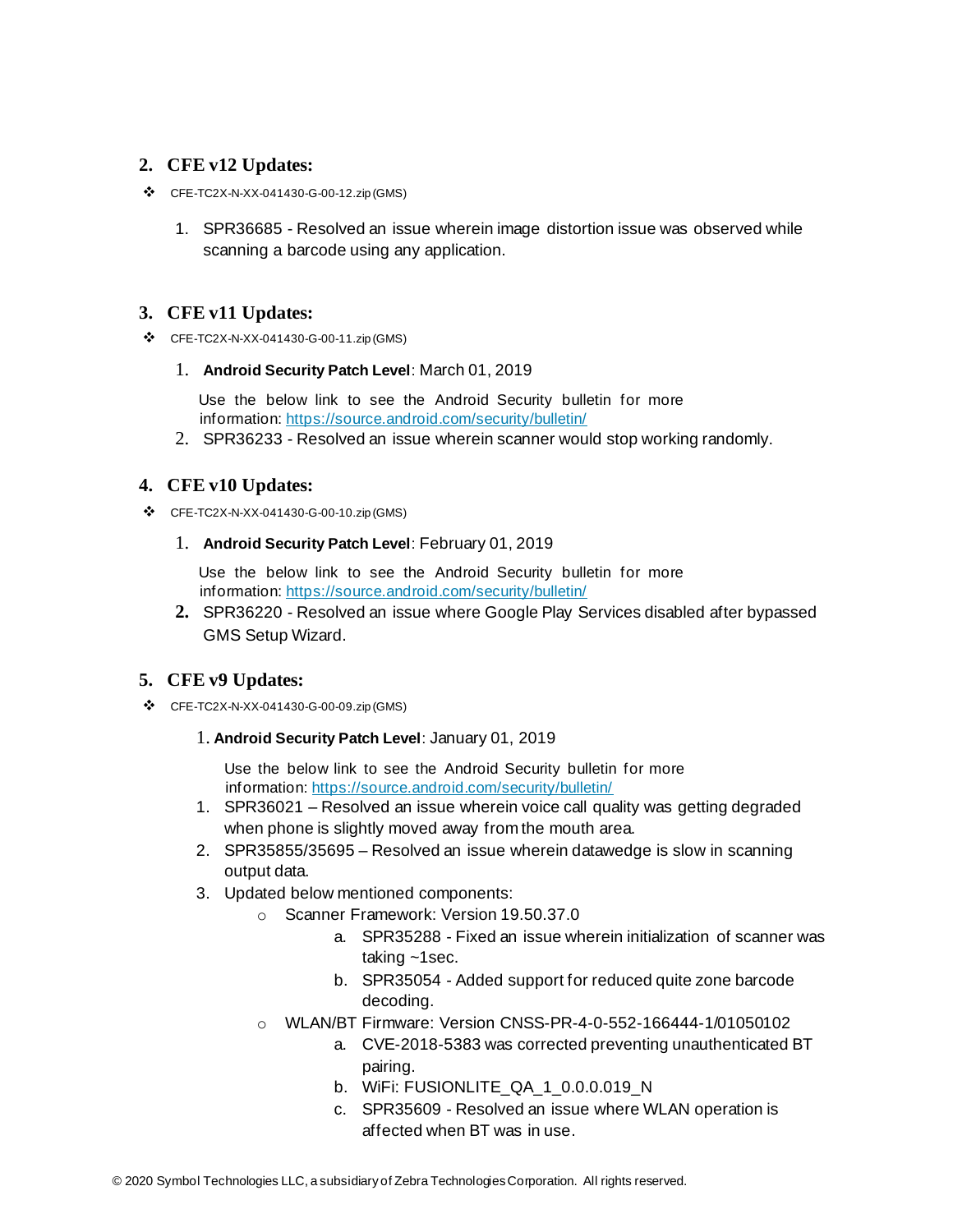#### **6. CFE v8 Updates:**

- ❖ CFE-TC2X-N-XX-041430-G-00-08.zip (GMS)
	- 1. **Android Security Patch Level**: December 01, 2018

Use the below link to see the Android Security bulletin for more information[: https://source.android.com/security/bulletin/](https://source.android.com/security/bulletin/)

2. SPR34310/35785 – Resolved an issue wherein CANCEL READ API was not working when **continuous** Mode was enabled

#### **7. CFE v7 Updates:**

- ❖ CFE-TC2X-N-XX-041430-G-00-07.zip (GMS)
	- **1. Android Security Patch Level**: November 01, 2018

Use the below link to see the Android Security bulletin for more information[: https://source.android.com/security/bulletin/](https://source.android.com/security/bulletin/)

**2.** MX, StageNow, EMDK, Datawedge component updates:

Note: For detailed release notes, please refe[r http://techdocs.zebra.com](http://techdocs.zebra.com/)

- o MX: Version 8.2.2.0
	- a. SPR35665 Resolved an issue wherein google keyboard settings are not persisting through a reboot when configured directly after factory reset.
	- b. SPR34771 Resolved a synchronization issue in Mx.
- o StageNow Client: Version 3.1.1.1019
- o EMDK: Version 7.0.0.2000
- o Datawedge: Version 7.0.4
- **3.** B2M client included in disabled mode.
- **4.** SPR35581 Resolved an issue wherein soft Keyboard was not coming up upon explicitly invoking via API on hard keypad devices.

#### **8. CFE v6 Updates:**

❖ CFE-TC2X-N-XX-041430-G-00-06.zip (GMS)

#### 1. **Android Security Patch Level**: October 01, 2018

Use the below link to see the Android Security bulletin for more information[: https://source.android.com/security/bulletin/](https://source.android.com/security/bulletin/)

2. SPR35440- Resolved an issue where device did not show private APN when it was created using StageNow.

#### **9. CFE v5 Updates:**

- ❖ CFE-TC2X-N-XX-041430-G-00-05.zip (GMS)
	- 1. **Android Security Patch Level**: September 01, 2018

Use the below link to see the Android Security bulletin for more information[: https://source.android.com/security/bulletin/](https://source.android.com/security/bulletin/)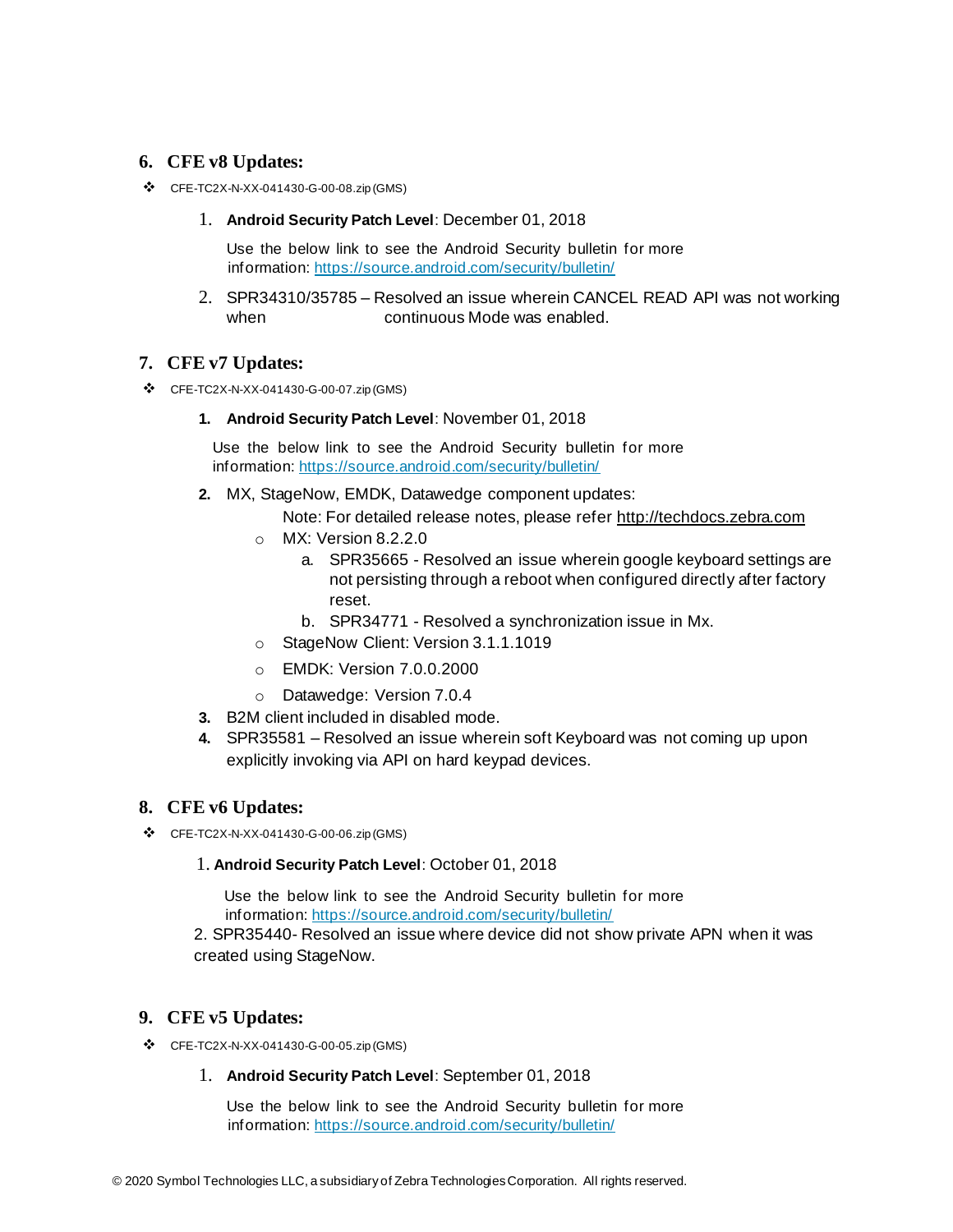#### **2. Updated below mentioned components:**

- o File Browser: Version 1.19.1.5
- o Diagnostic Tool: Version 1.16.0.1
- o OEMConfig: Version 8.1.0.9
- $\circ$  WiFi FUSIONLITE QA 1 0.0.0.018 N
- o DataAnalytics Version 3.3.0.1113
- 3. MX, StageNow, EMDK, Datawedge component updates:
	- Note: For detailed release notes, please refe[r http://techdocs.zebra.com](http://techdocs.zebra.com/)
	- o MX: Version 8.1.0.10
		- a. SPR34716 Resolved an issue wherein the MX was getting killed by Backup manager and didn't restart properly.
		- b. SPR33323 Added new feature to enable/disable physical keyboard via StageNow.
	- o StageNow Client: Version 3.1.1.1018
	- o EMDK: Version 6.10.12.1312
	- o Datawedge: Version 6.9.49
		- c. SPR34429 Resolved an issue wherein DataWedge failed to load "default Profile0".
		- d. SPR34614 Resolved an issue in DataWedge wherein scanner could not be enabled due to quick enabling and disabling of scanner through Intents.
		- e. SPR34972 Implemented new parameters in scanner\_input\_plugin API so that the API takes considerable less time to suspend/reenable of the scanner.
- 4. Included Zebra Software License Manager v3.1.1.
- 5. SPR33207- Resolved an issue wherein the Device Diagnostic tool had an issue with reading the Battery Cycles in the application for PP+ batteries.
- 6. SPR35252- Resolved an issue wherein the device reboots when DO mode is enabled and user tries to turn data saver on.
- 7. SPR35568 Resolved an issue wherein device does not show preview information in Messaging App when language toggles from right-to-left.
- 8. Data Analytics changes:
	- o DataAnalytics has been renamed to Zebra Data Service.
	- o DAInBuiltDCA has been renamed to Zebra Data Service Plugin.
	- o SettingsEULA has been renamed to Zebra Data Services.
	- o In this release, the ZDS-EULA pop up during configuring the device, can be automatically skipped if the device is configured for Device Owner mode or when SUWBypass is used.
	- o DO mode configuration mechanism includes NFC bump, QR code, AFW# and Zero touch.
	- o SUW Setup Wizard Bypass can set with PowerMgr CSP.
	- o On Automatic skipping of Zebra EULA, Zebra's default settings and data collection rules will be configured on the device.
- 9. Disabled the Qualcomm Location from GMS build for both TC20 and TC25.

#### **10. CFE v4 Updates:**

❖ CFE-TC2X-N-XX-041430-G-00-04.zip (GMS)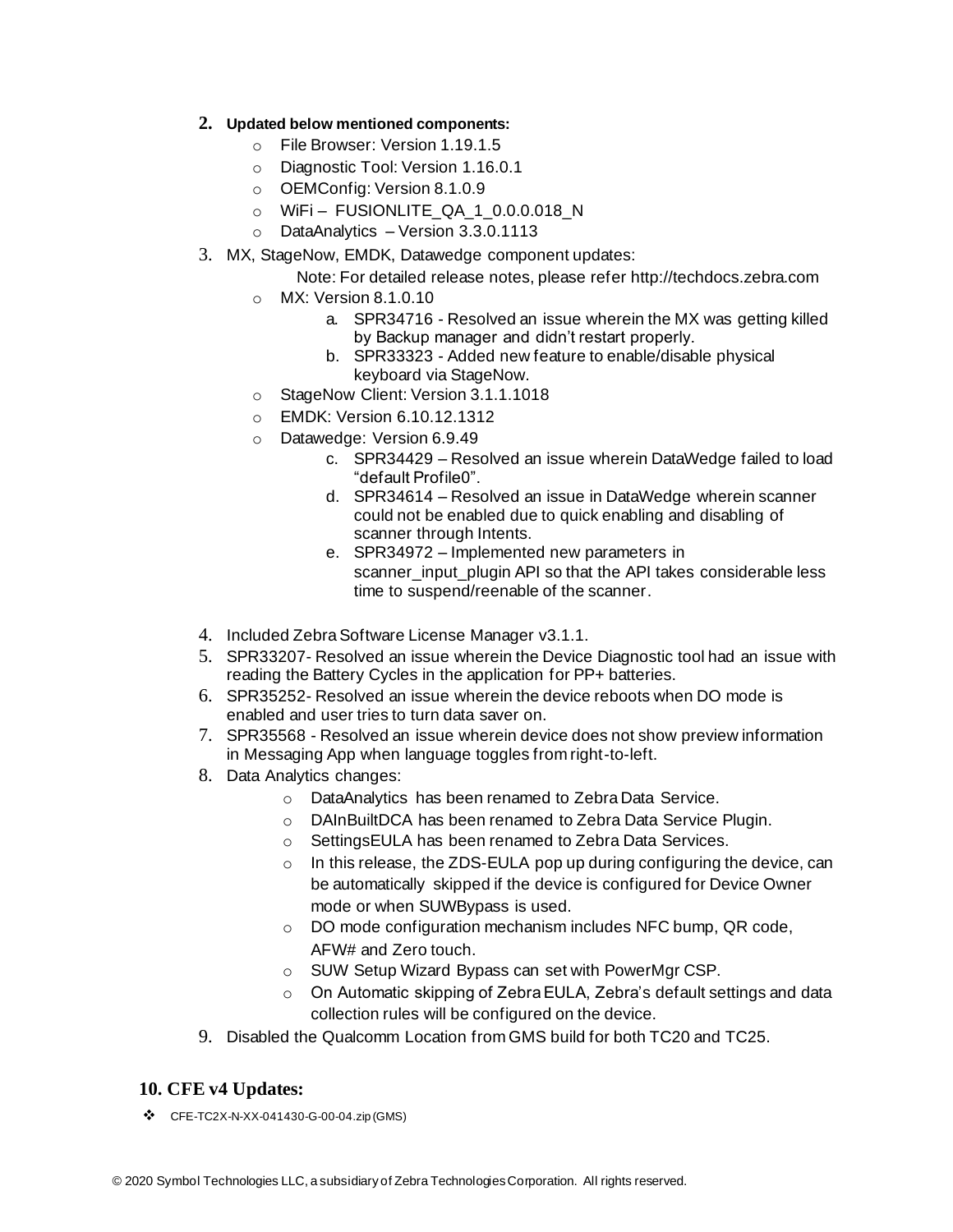- 1. **Android Security Patch Level**: August 01, 2018 Use the below link to see the Android Security bulletin for more information: <https://source.android.com/security/bulletin/>
- 2. Updated below mentioned components:
	- $\circ$  MXMF Version 8.0.1.2
	- o DataWedge Version 6.8.54
	- o EMDK Version 6.9.16.1216
	- o StagingClient Version 3.0.1.1038
	- o File Browser -- Version 1.19.1.5
	- o DDT -- Version 1.15.0.14
	- o OEM Config Version 8.0.0.4
	- o Data Analytics -- Version 3.3.0.1113
	- o Wifi -- Version FUSIONLITE\_QA\_1\_0.0.0.017\_N
- 3. SPR35005 Resolved an issue wherein the Proximity being Suspended.
- 4. Added cellular WAN changes to support some Latin American (LATAM) carriers certification. TC25 now supports following Latin America Carriers
	- AT&T Mexico
	- Telcel Mexico
	- Telefonica Columbia
- 5. Changes for Telenor Denmark carrier certification:
	- SPR34858 Corrected SIM PIN Retry Count
	- Danish language translations

#### **11. CFE v3 Updates:**

- ❖ CFE-TC2X-N-XX-041430-G-00-03.zip (GMS)
	- 1. **Android Security Patch Level**: July 01, 2018

Use the below link to see the Android Security bulletin for more information[: https://source.android.com/security/bulletin/](https://source.android.com/security/bulletin/)

- 2. Updated below mentioned components:
	- a. MXMF Version 8.0.1.2
	- b. DataWedge Version 6.8.54
	- c. EMDK Version 6.9.16.1216
	- d. StagingClient Version 3.0.1.1038
	- e. File Browser --1.19.1.5
	- f. DDT -- 1.15.0.14
- 3. SPR34716 Resolved an issue wherein the MX was getting killed by Backup manager and didn't restart properly.
- 4. SPR34145 Resolved an issue wherein indexing of the WEP key was not handled correctly.
- 5. SPR34429 Resolved an issue wherein failed to emit scan beam if the application was launched during device suspend.

#### **12. CFE v2 Updates:**

- ❖ CFE-TC2X-N-XX-041430-G-00-02.zip (GMS)
	- 1. **Android Security Patch Level**: June 01, 2018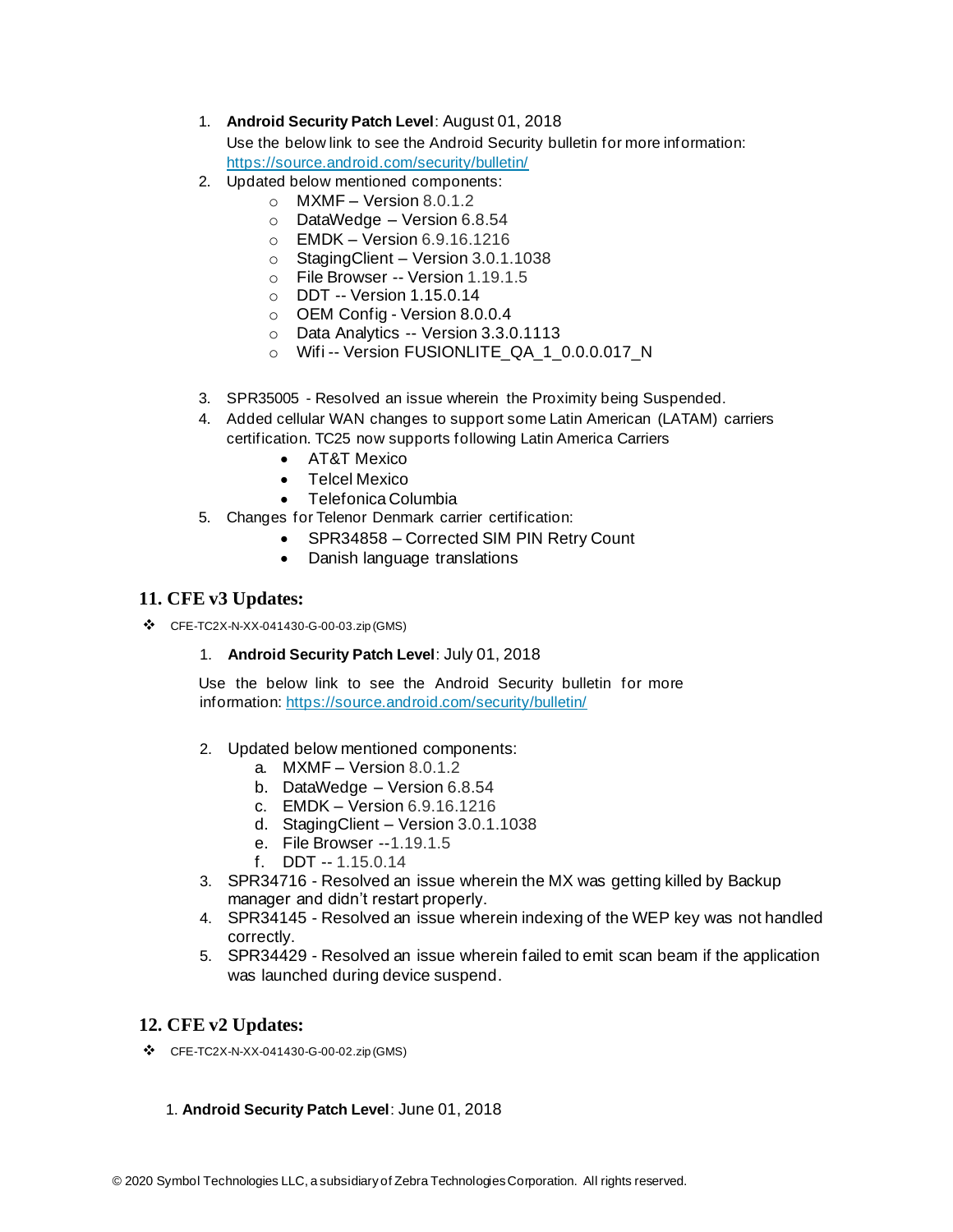Use the below link to see the Android Security bulletin for more information[: https://source.android.com/security/bulletin/](https://source.android.com/security/bulletin/)

- 1. Updated below mentioned components:
	- a. MXMF Version 8.0.0.10
	- b. DataWedge Version 6.8.50
	- c. EMDK Version 6.9.16.1216
	- d. StagingClient Version 3.0.1.1037
	- e. File Browser --1.19.1.5
	- f. DDT -- 1.15.0.14
- 2. SPR33671 Resolved an issue wherein user was unable to create WIFI profile with username as backslash followed by number
- 3. SPR34267 Resolved an issue wherein the device was failed to enable USB debugging when a barcode was scanned.
- 4. SPR33862 Resolved an issue wherein the Screen Time off settings using Display manager CSP was not working.
- 5. SPR34145 Resolved an issue wherein indexing of the WEP key was not handled correctly.
- 6. SPR33973 Resolved an issue wherein erroneously loading default profile by providing feature to ignore disabled profiles in DataWedge
- 7. SPR33848 Added support to included category field in intent profile in StageNow.
- 8. SPR34189 Resolved an issue wherein low ram and oom limit adjustments to provide more free memory.
- 9. SPR33639 Resolved an issue wherein the customer app install and launch during device sleep state and device stop emitting scan beam after awake from suspend.
- 10. SPR33876 Resolved an issue wherein Display Timeout was unable set via **StageNow**
- 11. SPR33607 Resolved an issue where few fresh devices were unable to stage after unbox the device.
- 12. SPR33538 Resolved an issue wherein the Scanner beam stuck off and No LED beam while pressing scanner button.
- 13. SPR33977 Resolved an issue wherein Time Zone setting through StageNow profile was not working.
- 14. SPR33981 Resolved an issue Czech Republic Regulatory Country could not be set using Wifi config profile.
- 15. SPR33799 Resolved an issue wherein DataWedge was sending char 10 instead of char 13.
- 16. SPR31491- Resolved an issue wherein device not able to stage devices from manufacturing with StageNow.

## <span id="page-7-0"></span>Device Compatibility

This software release has been approved for Android TC20 Nougat GMS models mentioned below.

| <b>Device</b>          | <b>Operating System</b>                           |
|------------------------|---------------------------------------------------|
| TC200J-10C112A6        | Android N GMS ROW - EMEA, LATAM,<br>APAC & Canada |
| TC200J-10C112US        | Android N GMS US Only                             |
| <b>TC200J-10A111US</b> | Android N GMS US Only                             |
| TC200J-10A111A6        | Android N GMS ROW - EMEA, LATAM,<br>APAC & Canada |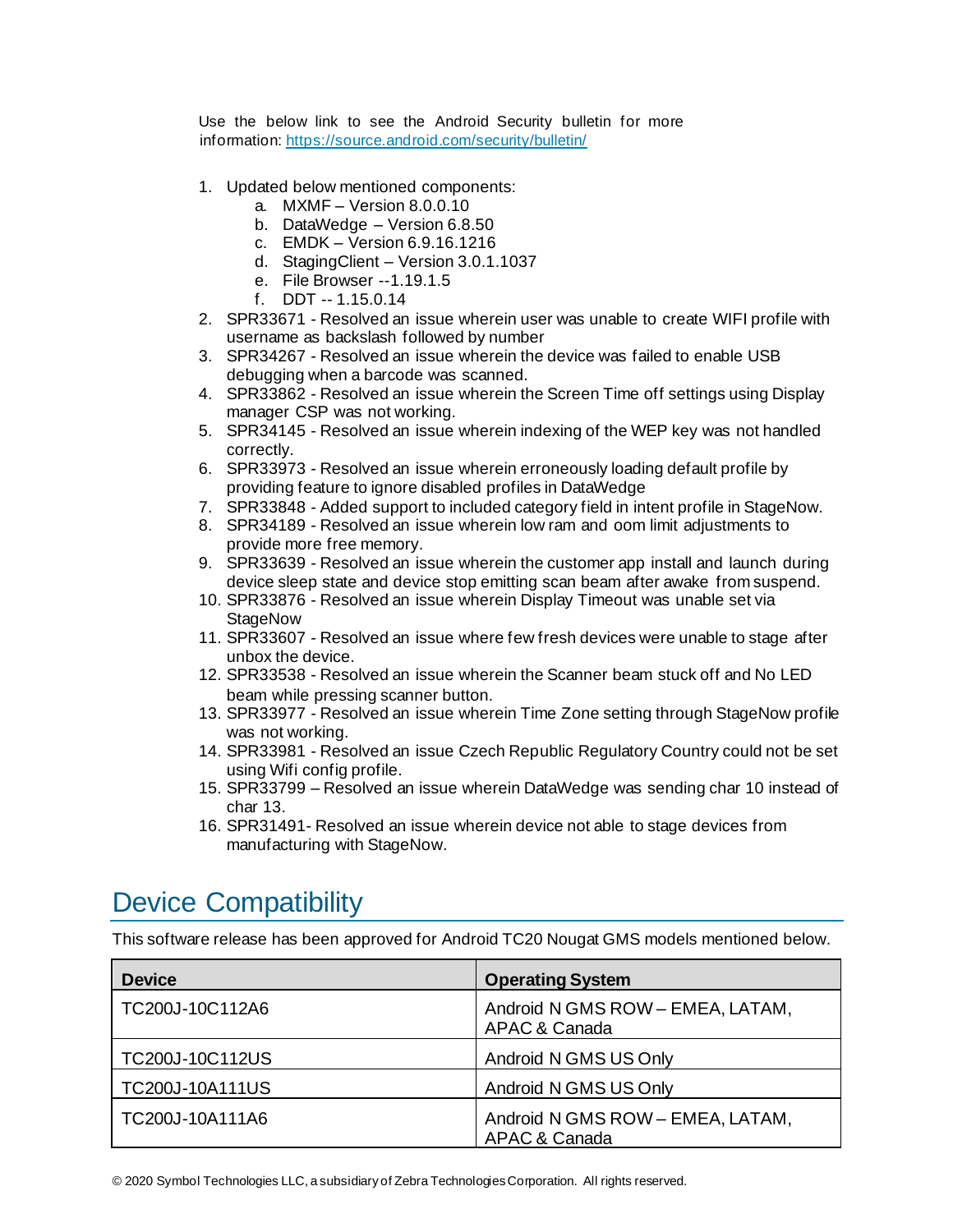| TC200J-10C213A6        | Android N GMS ROW - EMEA, LATAM,<br>APAC & Canada (Premium SKU) |
|------------------------|-----------------------------------------------------------------|
| TC200J-10C213US        | Android N GMS US Only (Premium SKU)                             |
| TC200J-10A111TN        | Android N GMS TUNISIA Only                                      |
| TC200J-10C112TN        | Android N GMS TUNISIA Only                                      |
| TC200J-10C213IA        | Android N GMS INDIA (Premium SKU)                               |
| TC200J-10C112IA        | Android N GMS INDIA                                             |
| TC200J-10A111IA        | Android N GMS INDIA                                             |
| TC200J-1KC111A6        | Android N GMS ROW EMEA, LATAM, APAC<br>& Canada (Keyboard SKU)  |
| <b>TC200J-1KC111IA</b> | Android N GMS INDIA (Keyboard SKU)                              |
| <b>TC200J-1KC111TN</b> | Android N GMS TUNISIA (Keyboard SKU)                            |
| TC200J-1KC111US        | Android N GMS US (Keyboard SKU)                                 |

This software is also approved for Android TC25 Nougat GMS models mentioned below

| <b>Device</b>   | <b>Operating System</b>          |
|-----------------|----------------------------------|
| TC25AJ-10C102A6 | Android N GMS ROW - EMEA         |
| TC25AJ-10B101A6 | Android N GMS ROW - EMEA         |
| TC25BJ-10C102A6 | Android N GMS ROW - EMEA & APAC  |
| TC25BJ-10B101A6 | Android N GMS ROW - EMEA & APAC  |
| TC25BJ-10C102IA | Android N GMS ROW - INDIA        |
| TC25BJ-10B101IA | Android N GMS ROW - INDIA        |
| TC25BJ-10C102BR | Android N GMS ROW - BRAZIL       |
| TC25BJ-10B101BR | Android N GMS ROW - BRAZIL       |
| TC25BJ-10C102TN | Android N GMS ROW - TUNISIA      |
| TC25BJ-10B101TN | Android N GMS ROW - TUNISIA      |
| TC25BJ-10C102JP | Android N GMS ROW - JAPAN        |
| TC25BJ-10B101JP | Android N GMS ROW - JAPAN        |
| TC25AJ-10C102US | Android N GMS NORTH AMERICA - US |
| TC25AJ-10B101US | Android N GMS NORTH AMERICA - US |
| TC25BJ-10B101ID | Android N GMS ROW - INDONESIA    |
| TC25BJ-10C102ID | Android N GMS ROW - INDONESIA    |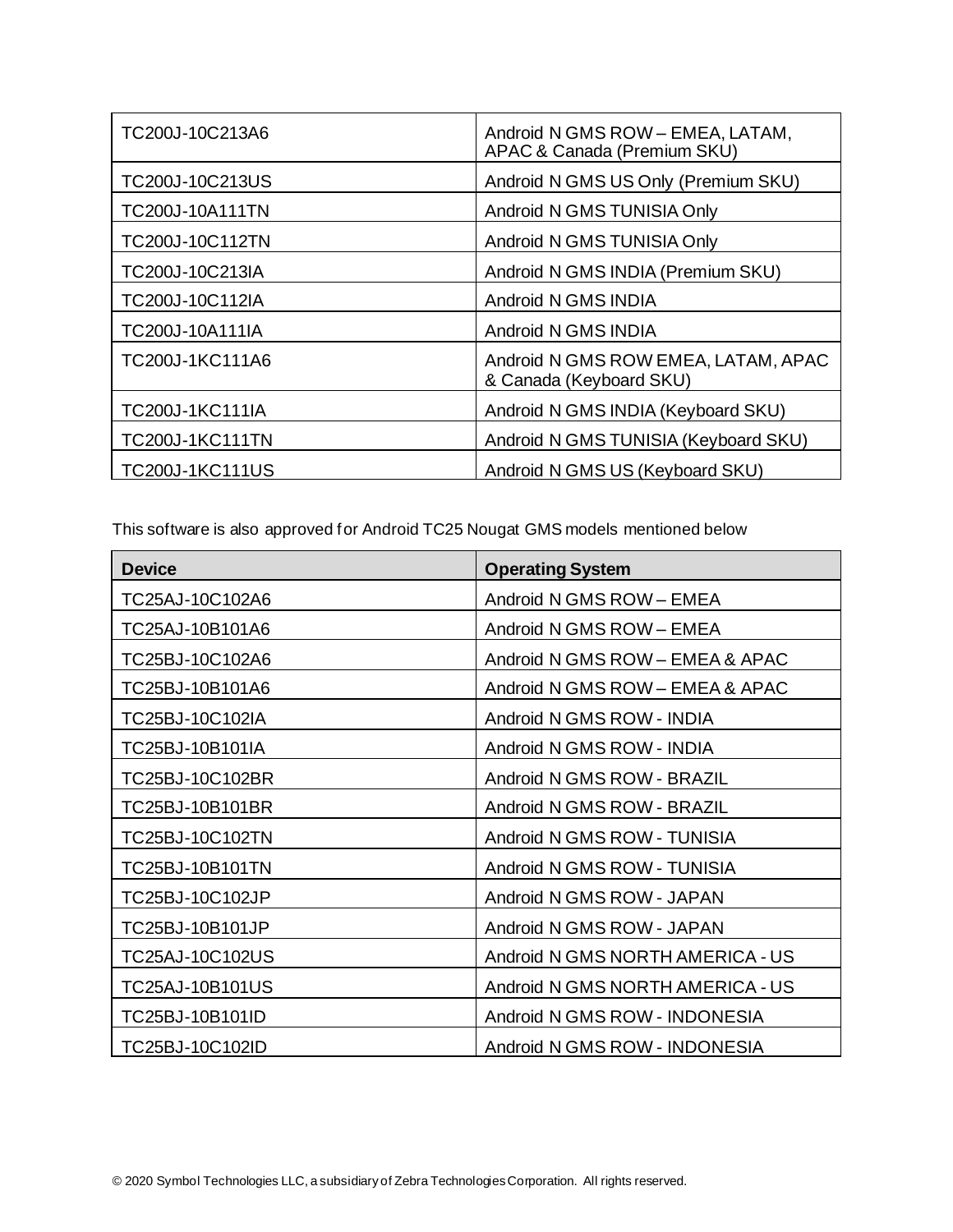# Installation Requirements

### HW Requirements

- Windows PC running Windows 7/10 32/64 bits
- USB Type C Cable
- Micro SD Card with at least 2GB capacity (optional)

## SW Requirements

Please make sure following components are installed on your computer before commencing OS installation.

- Zebra Android USB Driver V2.2 or higher
- Android Debug Bridge version 1.0.39 or higher
- TC20/TC25 GMS Android OS Release Images

### Image Compatibility

To use this Update, the terminal must have the BSP 04-14-30-0-NG-00-M1 installed as the baseline OS.

## <span id="page-9-0"></span>Installation Instructions

### Using the "adb sideload" method

#### **Assumptions**

- 1. ADB installed on PC
- 2. TC20/TC25 has Developer options enabled
- 3. USB debugging ON

#### Procedure

- 1. Plug the TC20/TC25 into the USB & Charging Cable and then the Cable to the PC. If you have a Cradle with USB connectivity, connect it now.
- 2. You may need to pull down notification bar, and tap on the notification which says, "USB charging this device", and change it to "Transfer files".
- 3. Open Command Prompt on PC, run "adb devices" and check to see if you can see the device's serial number… If yes, proceed… if not you will need to get the PC set up with the proper drivers or install an External SD Card.
- 4. You may also get a pop up on your PC (Win 7) that you will be connected as a Portable Media Player… this can be ignored.
- 5. Entering Recovery Mode
	- a. Choice 1: In Command Prompt, type "adb reboot recovery" and click enter.
	- b. Choice 2:
		- i. Reboot and hold PTT key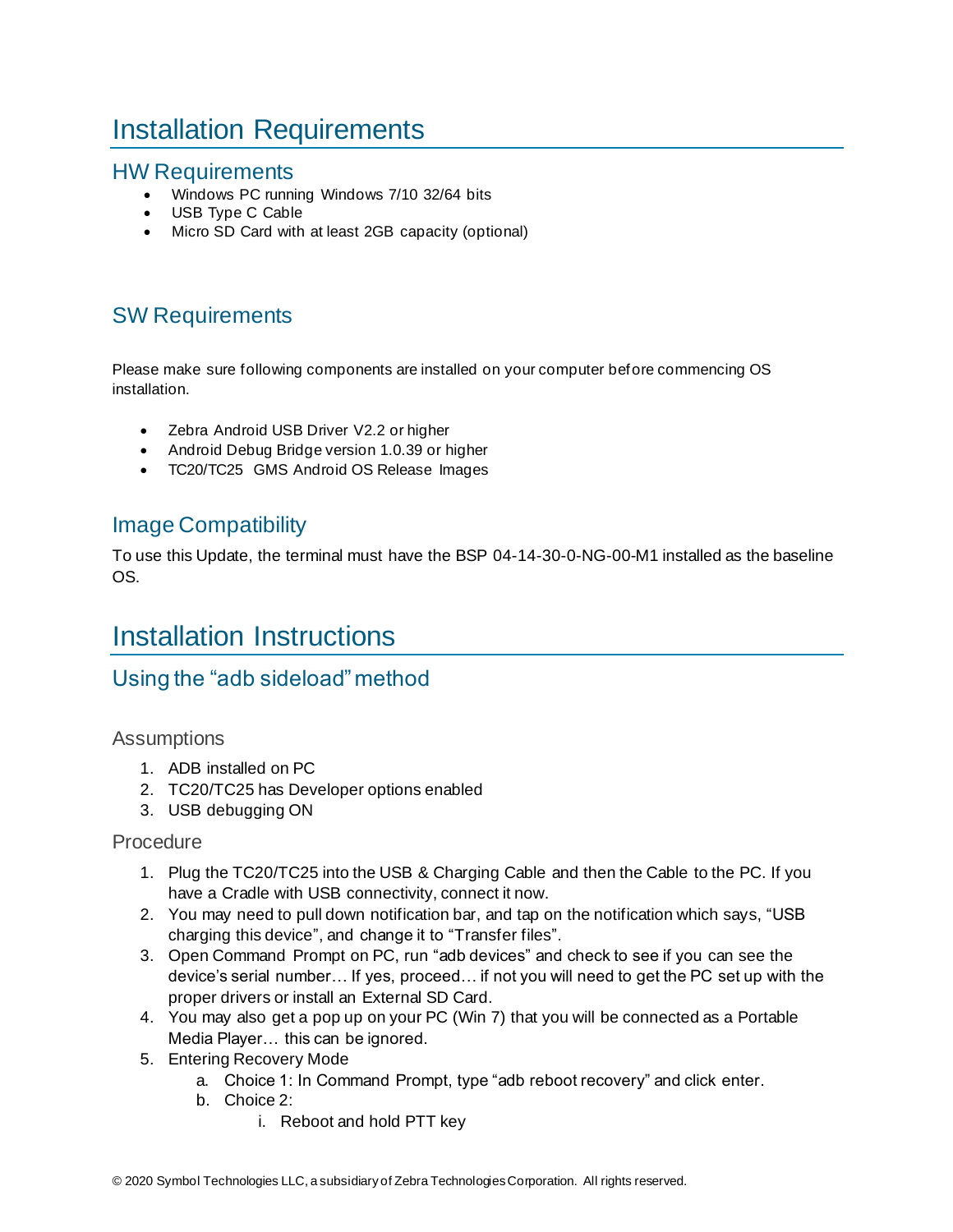- ii. When Zebra Technologies logo appears on the screen Release the PTT Key
- 6. Your TC20/TC25 will reboot and take you to Android Recovery screen.
- 7. To select Sideload Method
	- a. Use the Volume + and to highlight, "Apply update from ADB" and press the Power Key to select it
- 8. With your Command Prompt, open, type "adb sideload" and add a space and then drag and drop the zip file which you want to apply to the device and press enter.
	- a. When the file download starts, the command window will show progress with a percentage completed.
	- b. Device display will show a series of messages indicating it is downloading, verifying and installing the image on to the device.
- 9. After successful update, the device will auto reboot and you see Zebra on top and POWERED BY android at the bottom and after about 10 second will transition to the TC20/TC25 Touch Computer splash screen with 5 dancing white dots at bottom… it will stay at this screen for up to 4 minutes and then present the "Welcome Screen".
- 10. To make sure the OS Patch Update took place, once the initial setup is complete;
	- a. Go to "Settings" and scroll down to "About phone" and look at the "Build number". It should state "04-14-30.00-NG-U13-STD" and the Patch Version should indicate as "13".
- 11. Now you are all set to use your TC20/TC25.

## Using External SD Card

- 1. Plug the TC20/TC25 into the USB & Charging Cable and then the Cable to the PC. If you have a Cradle with USB connectivity, connect it now.
- 2. You may need to pull down notification bar, and tap on the notification which says, "USB charging this device", and then change it to "Transfer files".
- 3. You may also get a pop up on your PC (Win 7) that you will be connected as a Portable Media Player… this can be ignored.
- 4. Copy the required files to the SD Card. This can be done in two ways
	- a. Copy the files to the Micro SD card with the help of a SD Adapter which gets inserted to the SD slot of your PC/Laptop/SD Writer.
	- b. Directly transfer files to the Micro SD card which is inserted in to the back of the device. Please refer to the user guide on how to open the back door and inserting the SD card to the device.
- 5. Entering Recovery Mode
	- a. Choice 1: In Command Prompt, type "adb reboot recovery" and click enter.
	- b. Choice 2:
		- i. Reboot and hold PTT key
		- ii. When Zebra Technologies logo appears on the screen Release the PTT Key
- 6. Your TC20/TC25 will reboot and take you to Android Recovery screen.
- 7. Applying update via External SD card
	- a. Use the Volume + and to highlight select option to "Apply update from SD card" and press the Power Key to select it
	- b. Use the Volume + and to highlight package to be installed (downloaded Zip file) and press the Power Key to select it.
- 8. After successful update, the device will auto reboot and you see Zebra on top and POWERED BY android at the bottom and after about 10 second will transition to the TC20/TC25 Touch Computer splash screen with 5 dancing white dots at bottom… it will stay at this screen for up to 4 minutes and then present the "Welcome Screen".